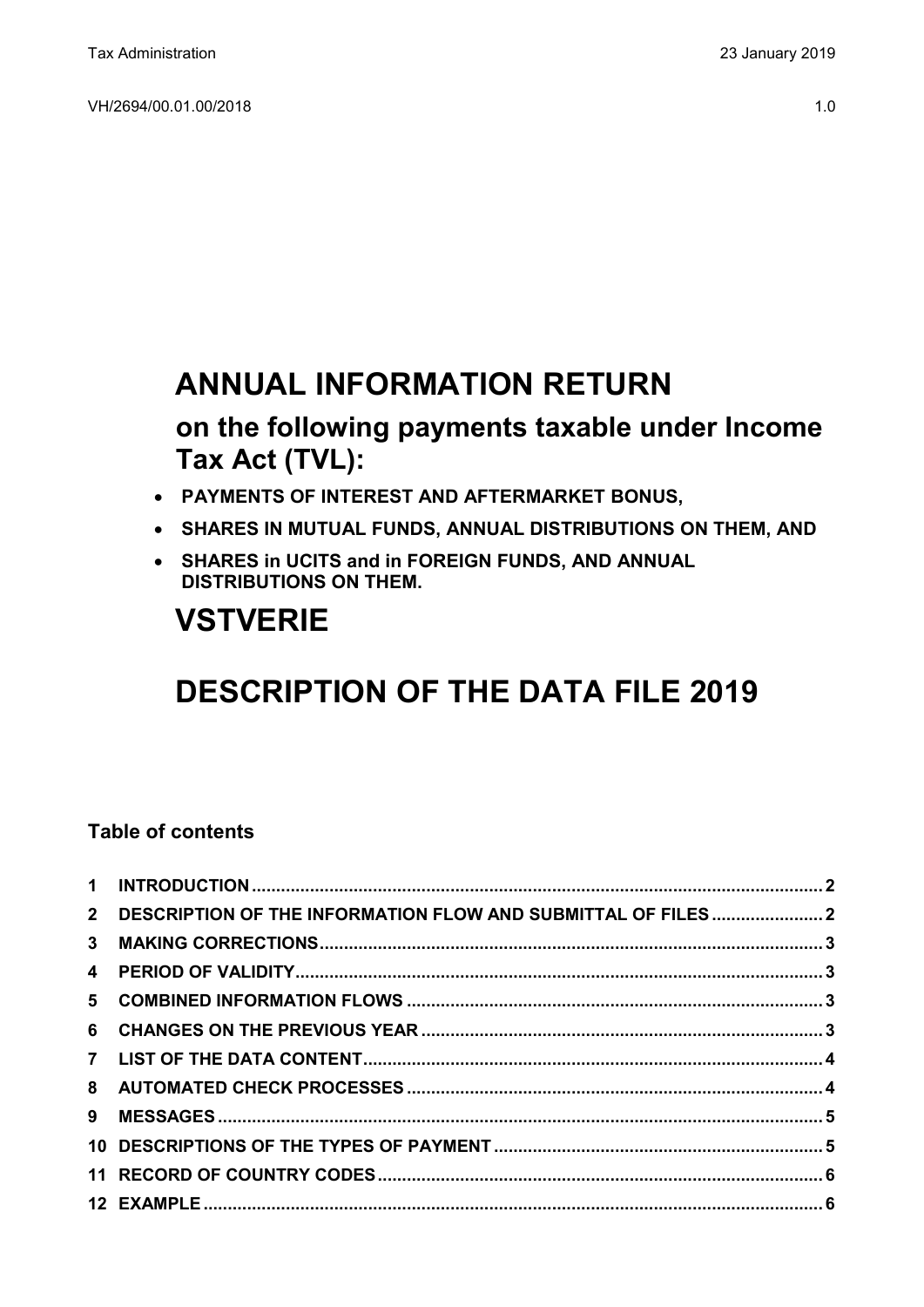# **Version history**

| <b>Date</b> | <b>Version</b> | <b>Description</b>                                                                                                                                               |
|-------------|----------------|------------------------------------------------------------------------------------------------------------------------------------------------------------------|
| 23.1.2019   | 1.0            | First release concerning the 2019 taxable year.                                                                                                                  |
| 10.4.2019   |                | Some corrections were made to 7 List of the data content: the<br>data elements that contain identifying information are now<br>marked with $(T)$ .               |
| 9.6.2020    | 1.1            | The check process for data element 536 has been turned into an<br>error message, except if the value is 0, in which case the system<br>generates a notification. |
| 4.9.2020    | 1.1            | Correction was made to <b>Table of contents</b> to element 540<br>Name of fund / UCITS                                                                           |

# <span id="page-1-0"></span>**1 INTRODUCTION**

This guidance explains the structure of the required inbound file and the check procedures that follow. For more information, see tax.fi > About us > Information and material on taxation > IT developers > e-Filing guidance > Electronic filing of information returns General description.

# <span id="page-1-1"></span>**2 DESCRIPTION OF THE INFORMATION FLOW AND SUBMITTAL OF FILES**

If your organisation is a Finnish fund management company, a Finnish affiliate of a foreign fund management or a foreign company that manages an investment fund established in Finland, you must file an information return to the Tax Administration. Its due date is soon after the end of every calendar year, and it should include specifications of the quantities and comparison values (vertailuarvo; jämförelsevärde) of the shares and units held by every taxpayer in every one of your funds or UCITS. The comparison value is 70 percent of fair market value (§ 4.3, Act governing the Valuation of Assets for the Purposes of Taxation). In this way, the comparison values are the same as the 'taxable values' reported during earlier years under the old rules.

Moreover, you must report the annual distributions of yields on the fund units and UCITS units, separately for each fund and UCITS.

The information-reporting requirement also concerns managers of Alternative Investment Funds, who manage a special common fund under the provisions of Act on Common Funds (Laki vaihtoehtorahastojen hoitajista 162/2014). If an Alternative Investment Fund has been set up in Finland but it has a foreign manager, the information-reporting requirement also concerns the foreign manager in the same way as it concerns a Finnish manager of an Alternative Investment Fund.

The reports must comply with this specification when the beneficiaries or shareholders are Finnish tax residents.

You must submit taxpayer-specific itemizations for all the payments and assets discussed in this specification. This means that itemizations of the paid aftermarket bonuses and quantities of shares in the funds are also required. In addition, the itemizations should include any payments of interest made from other countries, or intermediated from other countries, and information on any shares in Undertakings for Common Investment in Transferable Securities (UCITS) and foreign funds, including their distributions of profit or yield.

You must file your information return electronically if you had more than five (5) recipients of payments. However, the requirement to use e-filing does not concern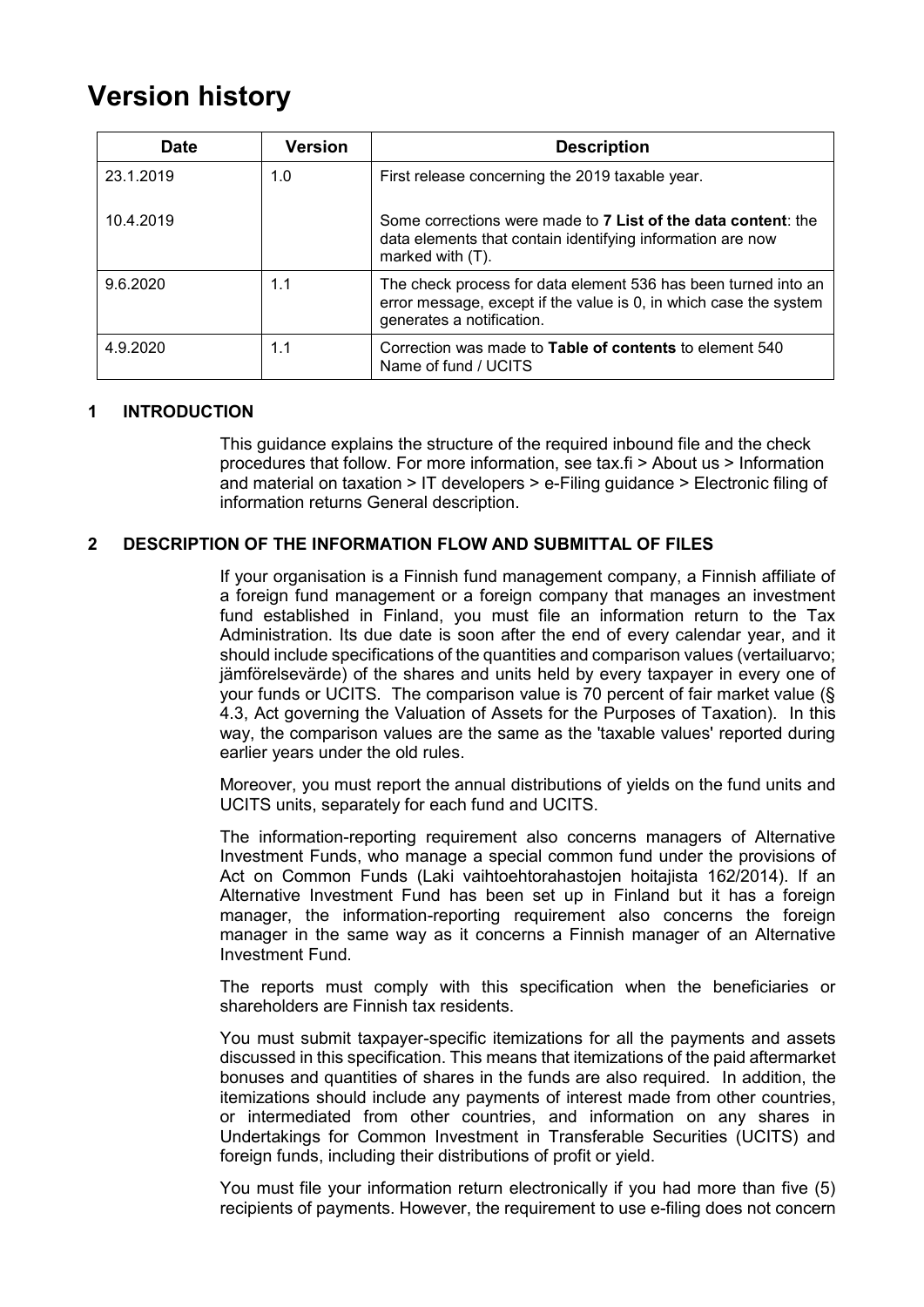physical persons and estates of deceased physical persons unless they operate a trade, business, or an agricultural farm/forestry farm.

If your reporting concerns investment fund shares and yield payments on such shares, you must file electronically. There is no paper-printed form available for the purpose.

For beneficiaries who are nonresidents, you must use the VSRAERIE information flow. In the case of nonresident beneficiaries, you do not have to report the quantities and comparison values of the shares or units in any mutual funds or UCITS funds.

If you have made payments to Individual Retirement Account holders (as provided by the legislation on long-term savings / Laki sidotusta pitkäaikaissäästämisestä 1183/2009), you do not have to report the yields. Similarly, no reporting of the invested or saved assets is necessary, on the condition that they are included in the scope of the savings agreement.

For more information and instructions, go to the 'Annual Information Returns' pages of the Website, > Forms > Annual information.

For more information on how filers must identify themselves electronically, on the requirements on Katso ID and Katso Role, and on the information flow's check routine for authorizations, click [here.](https://www.ilmoitin.fi/webtamo/sivut/IlmoituslajiRoolit?kieli=en&tv=VSTVERIE)

## <span id="page-2-0"></span>**3 MAKING CORRECTIONS**

For more information, see tax.fi > About us > Information and material on taxation > IT developers > e-Filing guidance > Making corrections to e-filed submittals of information returns.

#### <span id="page-2-1"></span>**4 PERIOD OF VALIDITY**

This specification sets out the requirements of file formatting that come into force 29 January 2019 and continue to be in force until a new version of this specification is released.

For deadline dates for filing, see tax.fi > Verohallinto > Tietoa verotuksesta > Ohjelmistokehittäjät > Aikataulut (Available in Finnish and Swedish).

## <span id="page-2-2"></span>**5 COMBINED INFORMATION FLOWS**

You may send us the following flows in the same computer file as you are sending your VSTVERIE flow:

- VSTVVYHT

# <span id="page-2-3"></span>**6 CHANGES ON THE PREVIOUS YEAR**

| <b>Version</b> | Data Name   | Data element                                | <b>Description</b>                                        |
|----------------|-------------|---------------------------------------------|-----------------------------------------------------------|
| 1.0            | 15-18/058   | Year of payment                             | Year changed                                              |
|                | 221-232/014 | Name of the software that produced the file | Added as a new data element                               |
|                | 189-201/080 | Account operator's Business ID              | Data format changed<br>YTUNNUS → TIHOYHTEISO              |
|                | 010         | Payor's ID                                  | Data format changed<br>YTUNNUS  HETU →<br>YTUNNUS2  HETU2 |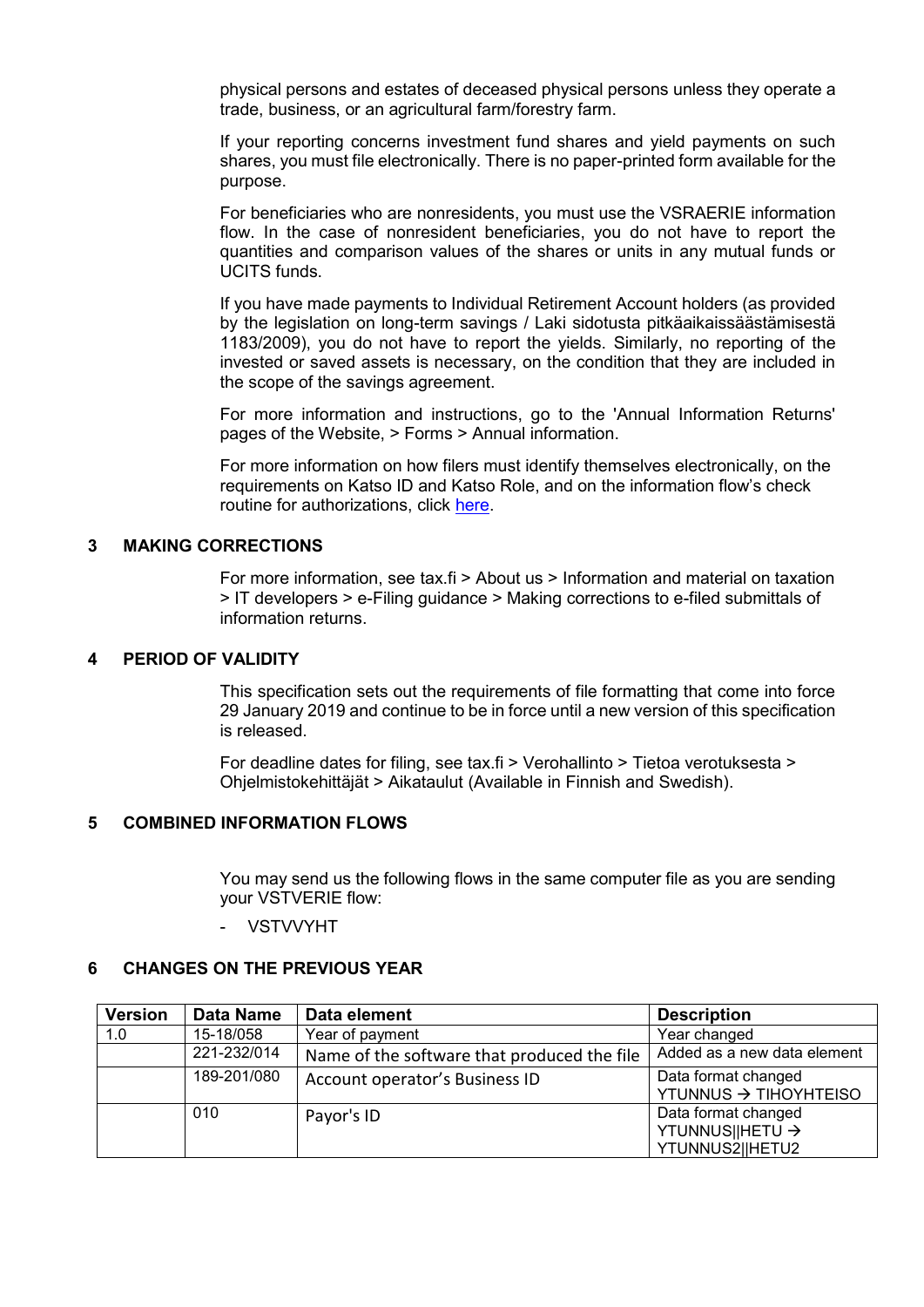# <span id="page-3-0"></span>**7 LIST OF THE DATA CONTENT**

| Position Code P/V |     |              | T  | L/T           | <b>Description</b>                                                                               | <b>Format</b>                    | Permissible<br>values                               |
|-------------------|-----|--------------|----|---------------|--------------------------------------------------------------------------------------------------|----------------------------------|-----------------------------------------------------|
| $1-8$             | 000 | P            | Τ  |               | File identifier                                                                                  | AN <sub>8</sub>                  | <b>VSTVERIE</b>                                     |
| 10                | 082 | V            |    |               | Deletion                                                                                         | A1                               | D                                                   |
| $12 - 13$         | 084 | P            | T  | $\ast$        | Type of Payment or Type of Asset                                                                 | AN <sub>2</sub>                  | 2B, 2C, 2D, 2E,<br>2F, 2G,<br>3J, 3L, 3K,<br>3M, 3N |
| 15-18             | 058 | P            | T  |               | Year of payment<br>The year of payment is the calendar year when<br>payment took place.          | <b>VVVV</b>                      | 2019                                                |
| 20-32             | 010 | $\mathsf{P}$ | T  |               | Payor's ID                                                                                       | YTUNNUS2  <br>HETU2              |                                                     |
| 34                |     |              |    |               | Reserve space                                                                                    |                                  |                                                     |
| 35-45             | 083 | P            | T  | $\ast$        | Taxpayer's identity code / Business ID                                                           | YTUNNUS  <br><b>HETU</b>         |                                                     |
| 46-57             | 534 | V            |    |               | Amount of payment / value of fund shares or UCITS<br>shares for purposes of comparison           | R9,2                             |                                                     |
| 58-68             | 535 | <b>V</b>     |    |               | <b>Taxes withheld</b>                                                                            | R8,2                             |                                                     |
| 70-99             | 540 | P            | Τ  |               | Name of fund / UCITS                                                                             | AN30                             |                                                     |
| 101-113           | 541 | V            | Τ  |               | Fund's Business ID (in the case of Payment Types 2B YTUNNUS<br>$V/P$ and 2G)                     |                                  |                                                     |
| 114-132 542       |     | V            |    | $\ast$        | Quantity of shares in fund or UCITS in the case of $2G$ +D12,6<br>$V/P$ and 3L Asset Types       |                                  |                                                     |
| 133-143 536       |     | V            |    | $\ast$        | Taxes withheld in a foreign country in the case of 3J, R8,2<br>$V/P$ 3K, 3M, 3N Types of Payment |                                  |                                                     |
| 145-146 537       |     | <b>V</b>     | T  | $\ast$<br>V/P | Country code, ISO3166                                                                            | <b>MAA</b><br><b>TUNNUS</b>      |                                                     |
| 148-187 085       |     | V            | ET | $\ast$<br>V/P | Taxpayer's name                                                                                  | AN40                             |                                                     |
| 189-201 080       |     | V            | Τ  |               | Account operator's Business ID                                                                   | <b>TIHOYHTEISO</b>               |                                                     |
| 202-220           |     |              |    |               | Reserve space                                                                                    |                                  |                                                     |
| 221-232 014       |     | P            | Τ  |               | Name of the software that produced the file                                                      | Υ-<br>TUNNUS_AN2                 |                                                     |
| 233-267 048       |     | P            |    |               | Software application that produced this file                                                     | <b>AN35</b>                      |                                                     |
| 269-282 198       |     | P            |    |               | Software-generated timestamp                                                                     | <b>DDMMYYYY</b><br><b>HHMMSS</b> |                                                     |
|                   | 999 | P            |    |               | Final identifier                                                                                 | N <sub>8</sub>                   |                                                     |

# <span id="page-3-1"></span>**8 AUTOMATED CHECK PROCESSES**

| New /<br>Changed | Code       | <b>Description of Calc. Rule / Check</b>                                                                                                   |
|------------------|------------|--------------------------------------------------------------------------------------------------------------------------------------------|
|                  | 541<br>084 | If the Type of Payment is Annual yield on a fund share (2B), Mutual fund share<br>(2G), the Fund's Business ID (541) is a mandatory field. |
|                  |            | #123; If the Type of Payment is Annual yield on a fund share (2B), Mutual fund<br>share (2G), you must populate Fund's Business ID (541).  |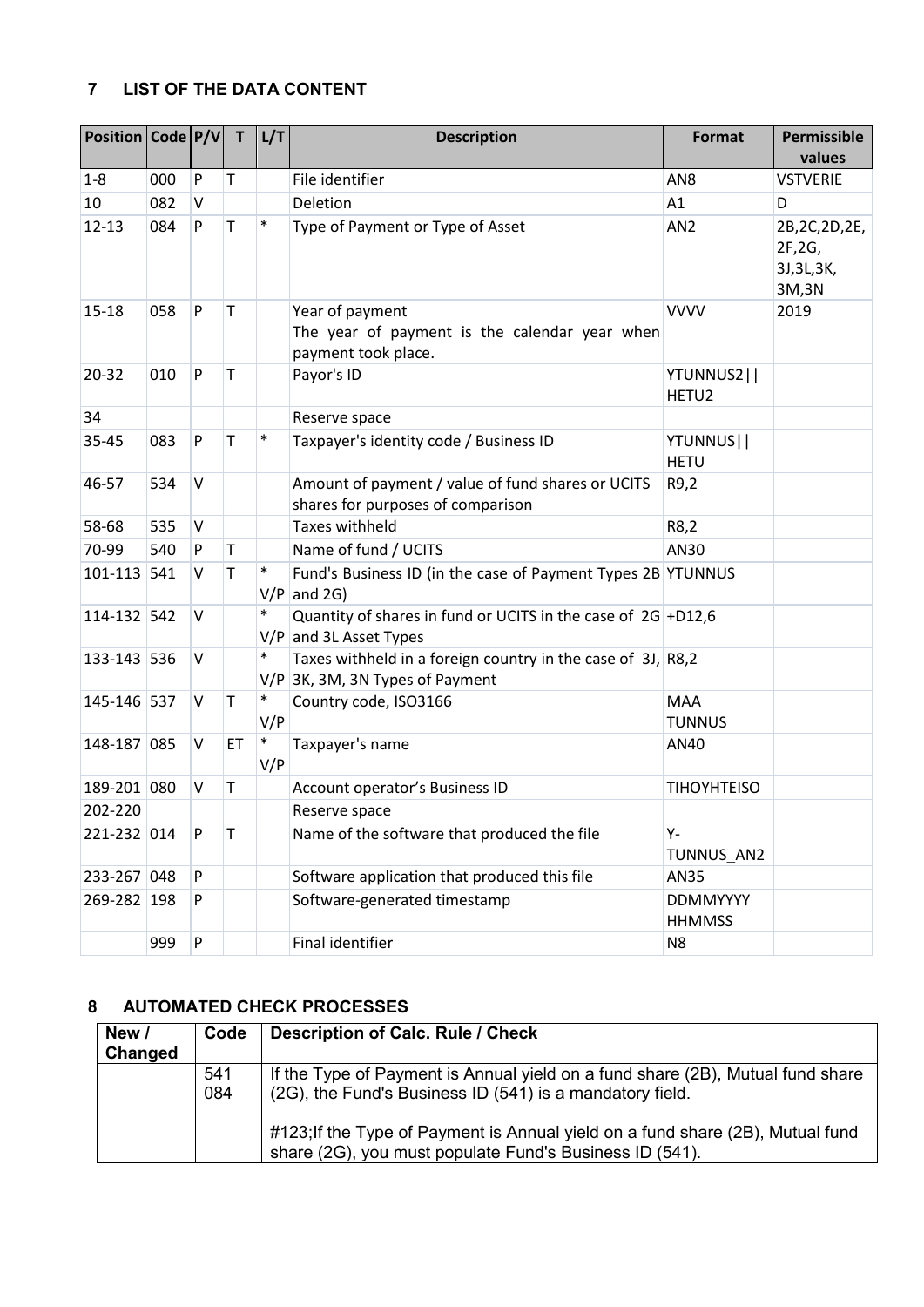| 542<br>084 | For Payment Types 2G and 3L, the Quantity of fund shares or UCITS shares<br>(542) is a mandatory field that must be populated with a non-zero value. Look<br>up the descriptions of different Payment Types in section 9.<br>#317; For Payment Types 2G and 3L, you must populate Quantity of fund |
|------------|----------------------------------------------------------------------------------------------------------------------------------------------------------------------------------------------------------------------------------------------------------------------------------------------------|
|            | shares or UCITS shares (542) with a non-zero value.                                                                                                                                                                                                                                                |
| 537<br>084 | If Type of Payment 3J, 3K, 3L, 3M is 3N reported, Country Code (537) is a<br>mandatory field, but its value cannot be FI.                                                                                                                                                                          |
|            | #1089; For 3J, 3K, 3L, 3M and 3N Types of Payment you must populate<br>Country Code 537 with a code value other than 'FI'.                                                                                                                                                                         |
| 085<br>083 | Taxpayer's name (085) is a mandatory field when a dummy identity code is<br>entered in the Personal ID or Business ID (083) field.                                                                                                                                                                 |
|            | #1090; Taxpayer's name (085) is a mandatory field because you have entered<br>a dummy identity code in the Personal ID or Business ID (083) field.                                                                                                                                                 |
| 536<br>537 | Taxes withheld in a foreign country (536) must be populated with a non-zero<br>value when the Type of Payment is 3J, 3 K, 3 M, 3 N.                                                                                                                                                                |
|            | #1091; You must populate Tax withheld in a foreign country (536) with a non-<br>zero value in connection with 3J, 3 K, 3 M and 3 N Types of Payment.                                                                                                                                               |

# <span id="page-4-0"></span>**9 MESSAGES**

| New /<br>Changed | Code | Description of the message                                                     |
|------------------|------|--------------------------------------------------------------------------------|
|                  | 534  | #1092; Tax withheld (535) cannot be greater than Amount of payment / value of  |
|                  | 535  | fund shares or UCITS shares for purposes of comparison (534).                  |
| <b>New</b>       | 536  | #1619; Are you sure you want to report that the amount of tax collected abroad |
|                  | 084  | is €0?                                                                         |

# <span id="page-4-1"></span>**10 DESCRIPTIONS OF THE TYPES OF PAYMENT**

# **Finnish payment and asset types**

- 2B Annual distribution paid out on a yield share
- 2C Annual interest on bonds or debentures
- 2D Other interest or other income from investment (capital income)
- 2E Aftermarket bonus paid by the filer to the taxpayer (is capital income for the taxpayer concerned)
- 2F Aftermarket bonus withheld (received) by the filer (is a tax deduction for the taxpayer concerned)
- 2G Mutual fund share.

#### **Foreign payment and asset types**

- 3J Annual distribution paid out on foreign shares in foreign UCITS
- 3L Shares in foreign UCITS
- 3M Interest paid/intermediated from another EU member state
- 3K Interest paid/intermediated from a non-EU country